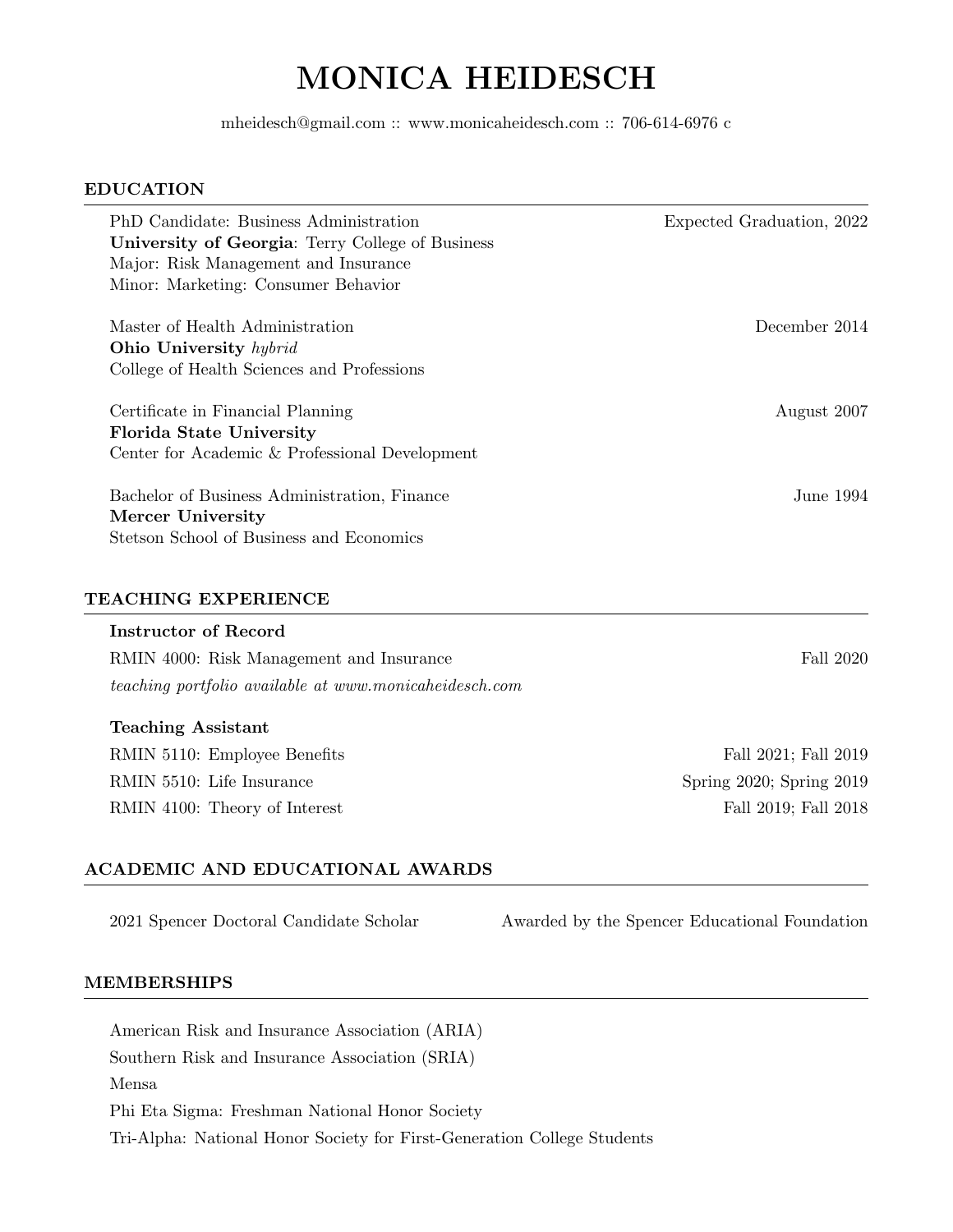# INDUSTRY EXPERIENCE

# Executive Sales Consultant August 2015 - January 2018

Merck & Co., Northeast Georgia

- · High Performing Team (HPT) trainer for the district as well as account management point, winning numerous awards for performance in both capacities.
- · Consistently exceeded sales goals, and received numerous sales awards throughout my time at Merck, including being a President's Club Award Winner for 2017.
- · Planned and led multiple live and virtual presentations to promote sales team professional development and sales goal reinforcement.
- · Consistently participated in strategic planning with critical stakeholders for key accounts.
- · Built strong client relationships and provided high value-added services, functioning within compliance at all times.
- · Assisted clinicians in managing prescription drug benefit pull-through initiatives, and supported managed care/prescription benefit collaboration via national account initiatives.
- · Performed CRM training for teams regionally.

# Senior Sales Consultant May 2014 - August 2015

IQVIA/Janssen Pharmaceuticals, Northeast Georgia

- · Assisted physicians and their support staff with prescription drug benefit pull-through initiatives, and supported managed care/prescription benefit collaboration via national account initiatives.
- · Improved territory from the bottom 50% in the nation beginning May of 2014, to finish the year of 2014 at second place in the nation, well within the top 5% for the year.
- · Championed cloud based IT processes resulting in significantly increased territory team communication and collaboration between the permanent Janssen employees and multiple CSO team members.
- · Functioned as the district's disease state trainer.
- · Initiated key relationships between local health care systems, accountable care organizations, and the national account manager.

# Lead Digital Marketer July 2012 - May 2014

St. Mary's Health Care System, Athens, GA

- · Collaborated with the Marketing team to develop and coordinate digital marketing strategies.
- · Formulated and managed results oriented digital marketing projects, coordinating reviews and approvals across all internal stakeholders and various service line leaders, and managed all projects through completion.
- · Implemented content management system utilization throughout all the healthcare system's websites, resulting in significantly lower vendor costs and the ability to immediately edit content internally.
- · Designed landing pages and content for new projects, and analyzed inbound marketing analytics to measure digital campaign performance and continually optimize content.
- · Maintained website content to ensure conformance with policies and external regulatory requirements.
- · Created and championed the implementation of a digital marketing governance for the entire health care system.
- · Achieved adoption and implementation by the facility of a customer relationship management (CRM) management tool to track, measure, and analyze physician relation activities.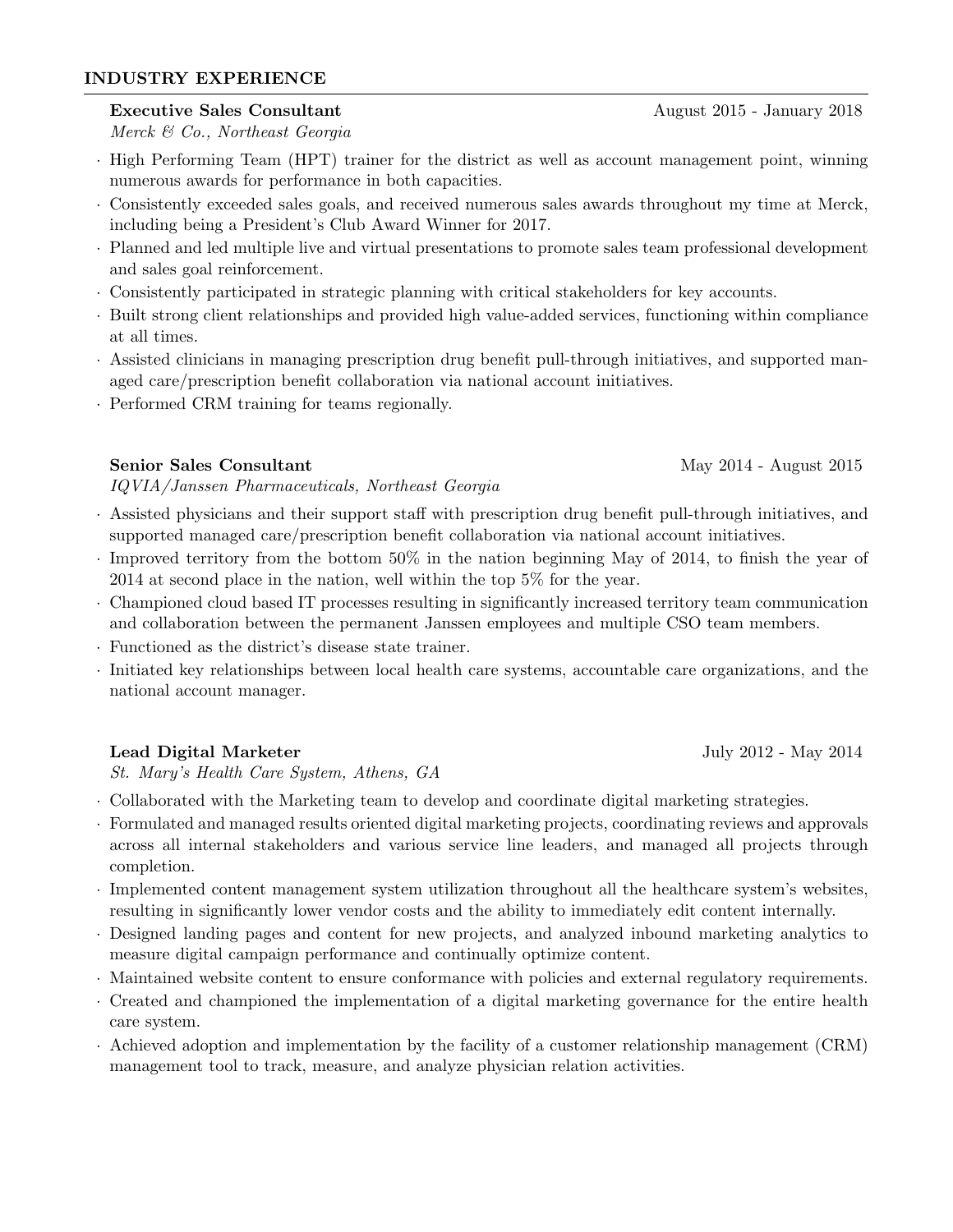# Director of Operations May 2010 - July 2012

Smart House Calls, LLC., Athens, GA

- · Collaborated with the CEO to develop and manage the operational processes and logistics for this start-up telemedicine solutions company, taking it from the beginning infancy phase into its adolescence phase.
- · Established and maintained vendor relationships.
- · Created company's first employee benefits manual including training, compliance, benefits, and internal processes.
- · Created and implemented telemedicine utilization flow processes and protocols for training of both the internal sales team as well as external health care customers.

# Senior Professional Adult Vaccines Representative October 2006 - May 2010

Merck & Co., Northeast Georgia

- · Achieved significant tangible sales success selling tangible medicines.
- · Continually performed business analysis to maintain ideal messaging, ideal targeting, ideal frequency.
- · Consistently exceeded sales goals.
- · Provided ongoing customer support and resolved potential problems, ensuring future reorders and growth.
- · Functioned as the clinical trainer for the district.
- · Coordinated strategies, tactics, meetings, and programs with both customers and colleagues.

# Cardiovascular Account Specialist May 2005 - October 2006

CV Therapeutics (acquired by Gilead), Northeast Georgia

- · Joined CVT as one of its first 60 biotech sales reps hired in the nation.
- · Launched and subsequently promoted a novel key product to Cardiologists, PCPs, and local institutions.
- · Promoted ancillary products to multiple specialists, PCPs, and local institutions.
- · Gained favorable pharmacy benefit/formulary acceptance for my main product in several key institutions within my geography, working with appropriate stakeholders and following pharmacy and therapeutic committee protocols.

# Senior Cardiovascular Territory Manager April 2003 - May 2005

Sanofi-Aventis Pharmaceuticals, Northeast Georgia

- · Recruited by Sanofi to join a new 72 person national cardiovascular specialty division.
- · Promoted key products to Institutions, specialists, and PCPs.
- · Achieved the only positive territory growth in Georgia after a state-wide NDC block via the BCBS formulary for primary product.
- · Successfully transitioned during the merger from Sanofi to Sanofi-Aventis.
- · Earned numerous sales awards, as well as two MVP awards voted on by peers and management.

# Senior Sales Consultant December 1995 - April 2003

Novartis Pharmaceuticals, Northeast Georgia

- · Managed my territory effectively to maximize revenue from its sales potential, receiving numerous sales awards throughout tenure.
- · Continually performed business analysis of the territory, adjusting strategy as necessary.
- · Worked to pull through national account initiatives regarding prescription benefits.
- · Maintained ideal messaging, targeting, and frequency to appropriate HCPs and institutions.
- · Won awards for team leadership and team training.
- · Appointed as the district trainer for both product knowledge and computer training.
- · Transitioned with Sandoz during the merger with Ciba to become Novartis.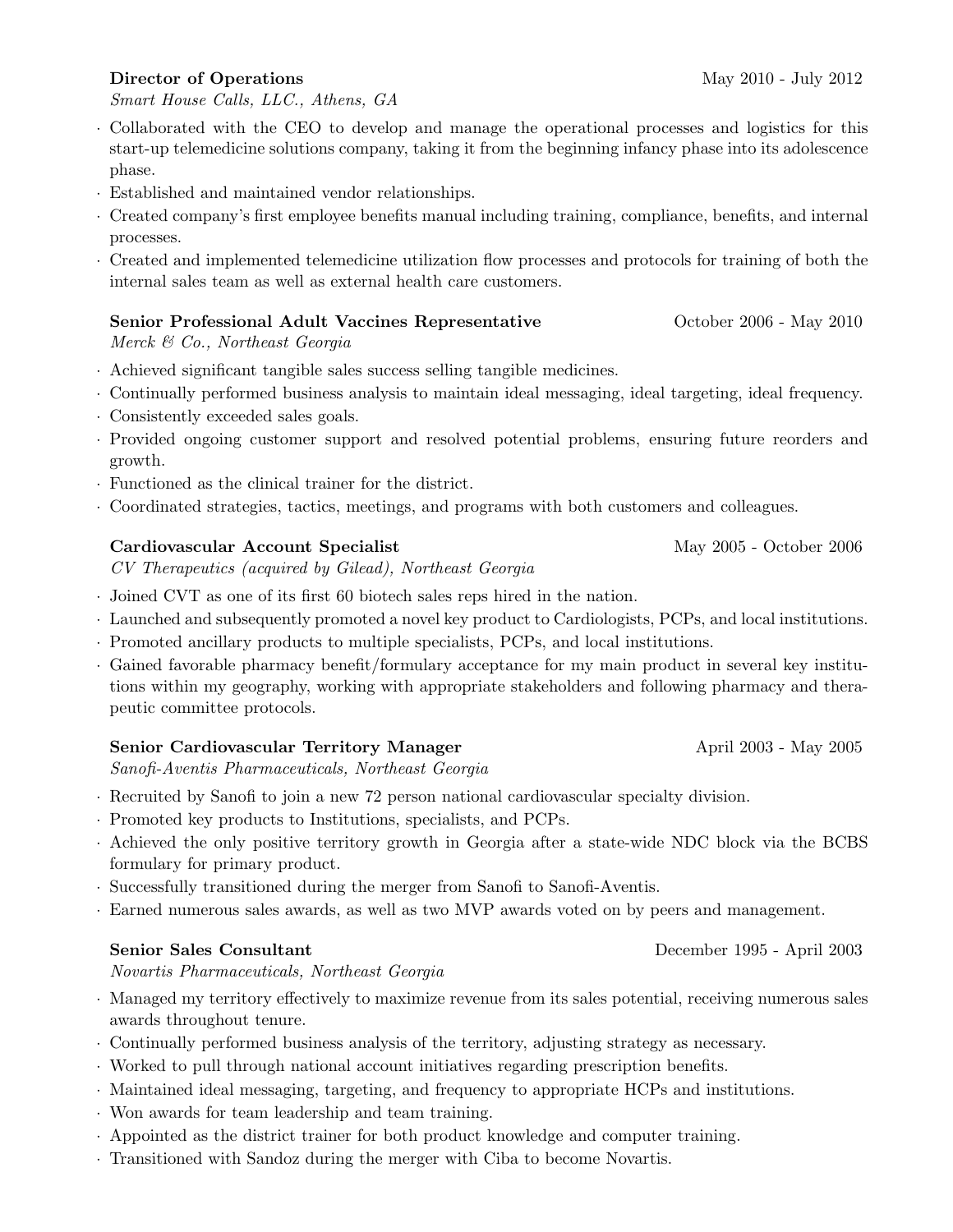# Office Manager/Optometrist Relations March 1993 - December 1995

National Vision Holdings, Inc., Norcross, GA

- · Managed physician relations with contracted optometrists working in Wal\*Mart Vision Centers.
- · Collaborated with the CEO, CFO, and in-house legal counsel to develop plans of action for physicians in breach of contract, overseeing pull through either back to compliance or termination of contract.
- · Significantly increased operational efficiencies by developing a new process for tracking optometrist contracts via a Microsoft Access database.
- · Supervised AR/AP and payroll, managed administrative staff, and trained on customer service skills, consistently maintaining high satisfaction ratings.

#### Research Analyst: Commercial Appraisals October 1990 - October 1992

Integra Realty Resources, Miami, FL

- · Worked with project leaders to assist in performing initial client assessments and analysis to identify research requirements.
- · Autonomously performed field, and in-house, research and interviews for commercial real estate appraisals, PUD and large tract property valuation studies, feasibility studies, and market analysis publication reports.
- · Assisted the executive team with document organization and compilation during projects.
- · Obtained information, documents, and approvals from local and state agencies.
- · Created reports, executive summaries, and boardroom presentations for completed projects.

# PROGRAMMING EXPERIENCE

Comfortable working with Stata, SPSS, mTurk, eLC/D2L/Brightspace LMS, OmniUpdate, and numerous CRMs and MS Office products.

# RESEARCH INTERESTS

Consumer Behavior Impacting Life Insurance Utilization Decisions: Organizational Behavior and the Influence of Leadership: Vertical Integration Dynamics between Health Insurers and PBMs

# WORKS IN PROGRESS

Heidesch, M., "The Effect of Self-Compassion Amelioration on Decision-Making."

Heidesch, M., Carson, J., Watson, T., Ragin, M., "Consumer Demand for Life Insurance: Breathing New Life Into the Conversation."

Heidesch, M., Carson, J. "The Evolution of Life Insurance Within the United States."

Heidesch, M., Graciano, T., Marais, J.C. "A Path Toward Transparency: Illuminating the Opacity Within the Vertical Integration of Health Insurers and Pharmacy Benefit Management."

Wang, X. Heidesch, M. "Health Insurance Literacy of Health Care Providers: Who Knows What, and Does it Matter."